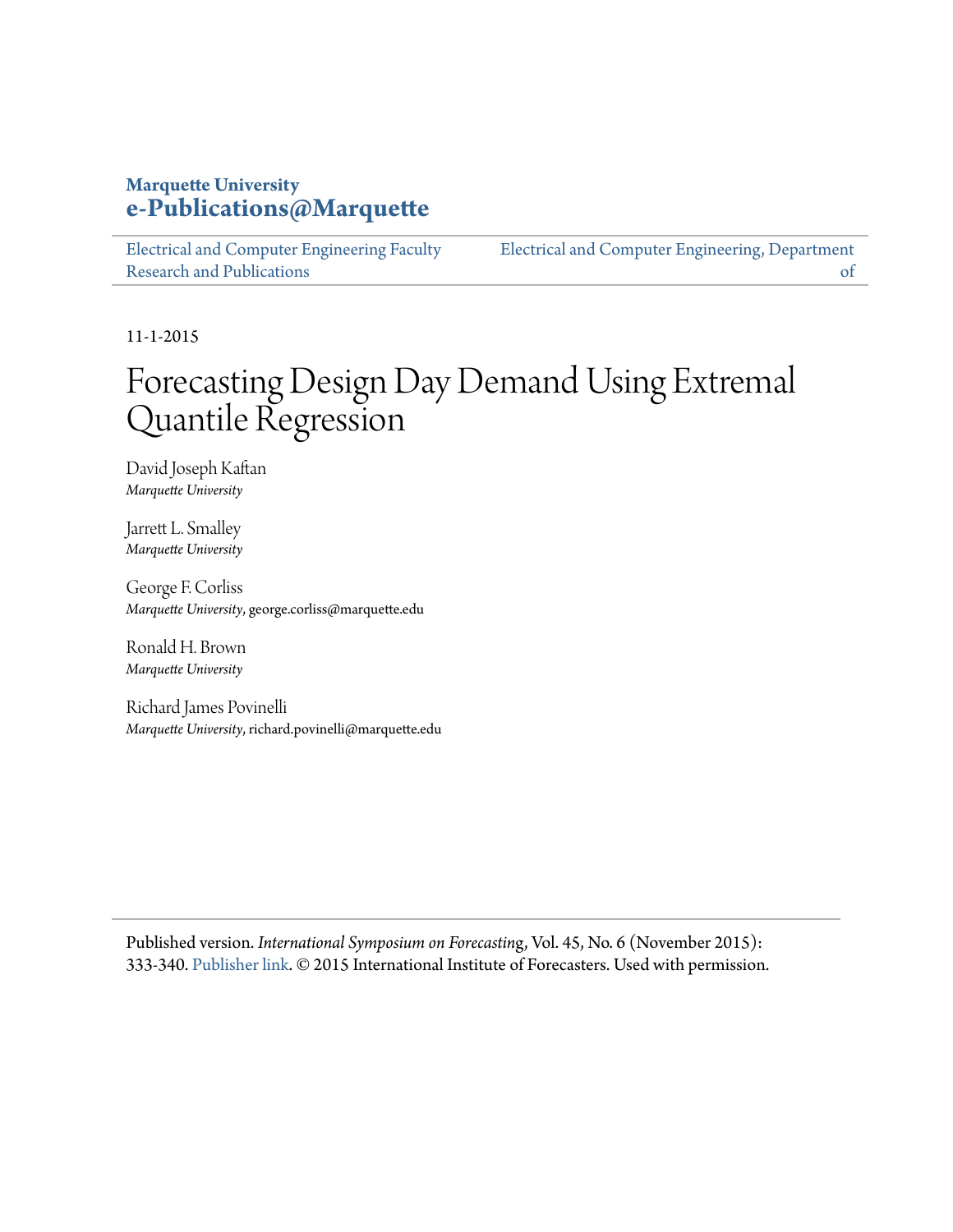## Forecasting Design Day Demand Using Extremal Quantile Regression

David J. Kaftan, Jarrett L. Smalley, George F. Corliss, Ronald H. Brown, and Richard J. Povinelli GasDay Project, Marquette University, Milwaukee, WI

#### Abstract

Extreme events occur rarely, making them difficult to predict. Extreme cold events strain natural gas systems to their limits. Natural gas distribution companies need to be prepared to satisfy demand on any given day that is at or warmer than an extreme cold threshold. The hypothetical day with temperature at this threshold is called the Design Day. To guarantee Design Day demand is satisfied, distribution companies need to determine the demand that is unlikely to be exceeded on the Design Day.

We approach determining this demand as an extremal quantile regression problem. We review current methods for extremal quantile regression. We implement a quantile forecast to estimate the demand that has a minimal chance of being exceeded on the design day. We show extremal quantile regression to be more reliable than direct quantile estimation. We discuss the difficult task of evaluating a probabilistic forecast on rare events.

Probabilistic forecasting is a quickly growing research topic in the field of energy forecasting. Our paper contributes to this field in three ways. First, we forecast quantiles during extreme cold events where data is sparse. Second, we forecast extremely high quantiles that have a very low probability of being exceeded. Finally, we provide a real world scenario on which to apply these techniques.

Index terms: Energy demand, natural gas demand, extremal quantile regression

#### 1 Introduction

Natural gas Local Distribution Companies (LDCs) need to provide steady flow to their customers. It is important for these LDCs to be able to forecast future demand, as to be able to reserve and send out an appropriate amount of natural gas. With a large portion of natural gas usage being for spatial heating, natural gas Demand is highly weather dependent [1]. Extreme cold events stress the limits of the distribution system, as this is often when natural gas demand is at its maximum. The Design Day is the hypothetical day when temperatures break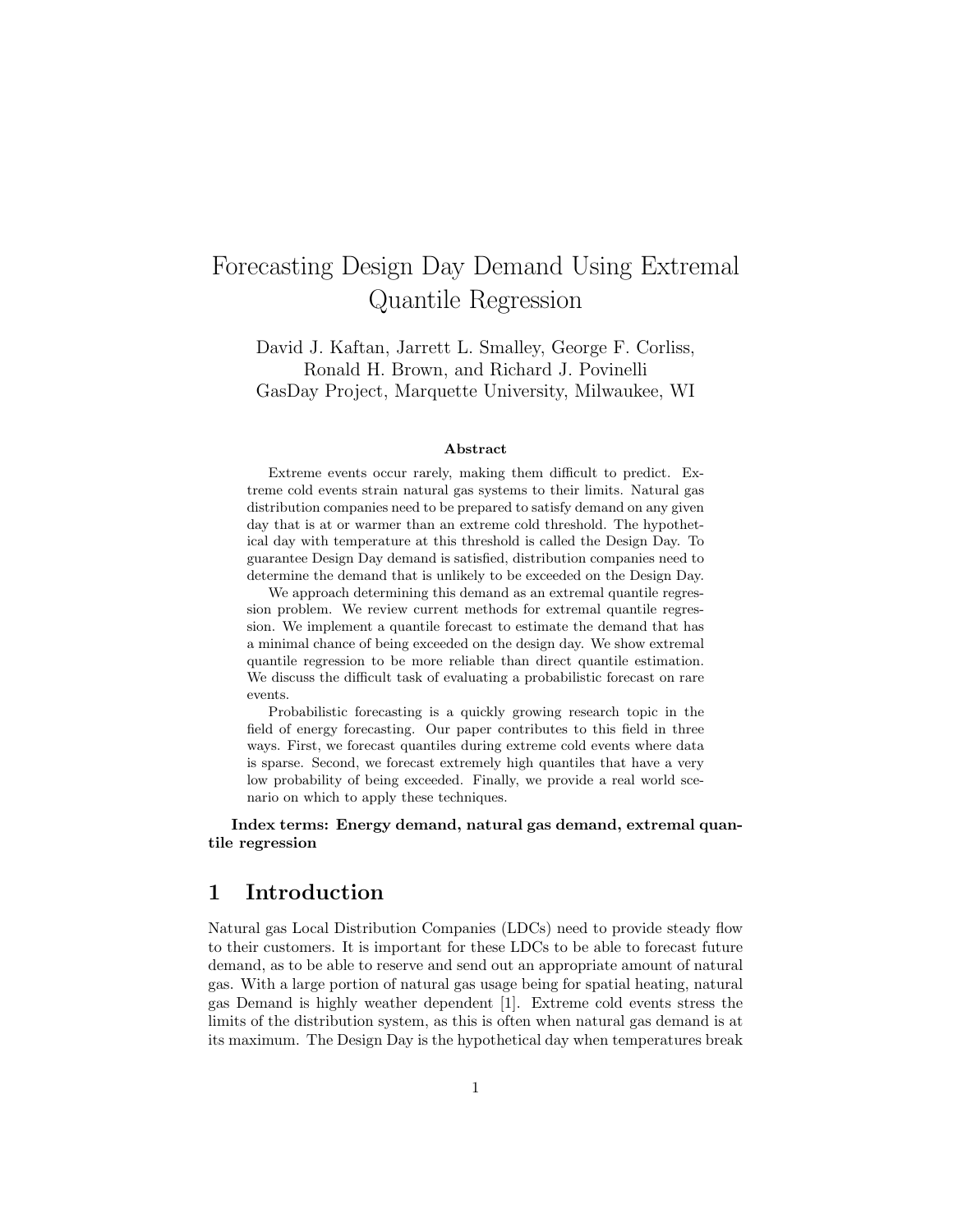a given extreme cold threshold. The Design Day condition is the temperature of an extreme event that only occurs once in n years. The Design Day demand is the natural gas demand that is forecasted to occur on a day with the Design Day condition. This is the demand that the LDC should be able to supply up to.

Probabilistic forecasting methods offer an appropriate model to forecast extreme events, since they are characterized as only happening once in n years. Probabilistic forecasts of extreme events are advantageous as they reflect the inherent uncertainty of extreme event forecasting, while giving forecast end users the information needed to make system-wide decisions [2].

### 2 Background

Quantile regression is a method for predicting the cumulative density function of a response variable conditional on a predictor variable [3]. For example, quantile regression can answer the question: what is the demand that has 10 percent chance of being exceeded if the temperature is  $20^{\circ}$ F? The relationship between the response variable and the predictor variable for a given quantile (i.e., 10 percent chance of being exceeded) can be found by minimizing the pinball loss function - typically through linear programming methods.

Problems arise when we choose an extremely high (or low) quantile. Consider the situation where we want to predict the demand that will be exceeded 0.01 percent of the time for a given temperature. Perhaps we only have 100 data points on which to fit this relationship. That means we are fitting a line above every data point in our data set. In this case, using traditional quantile regression will not give us reasonable results. Extremal Quantile Regression extends the concept of quantile regression to the extreme tails of a distribution [4]. One particularly useful method is introduced by Wang [5]. The conditional relationship is assumed to be the same across higher quantiles. For example, the conditional relationship between demand and temperature is the same for the  $90<sup>th</sup>$  and  $99<sup>th</sup>$  quantiles. The only difference between these two quantiles is constant with temperature (i.e., a bias term). The bias term is determined using extreme value theory.

### 3 Methods

We estimate the  $99.38^{th}$  quantile of flow, given temperature. This quantile is requested by our customers and corresponds to 2.5 standard deviations above the mean of a normal distribution. We start with a quantile regression model of demand and temperature, making the following four adjustments. First, we address the non-linear relationship between temperature and flow. Second, we account for our desire for performance during extreme cold days. Third, we address the challenge of modeling an extremely high quantile. Fourth, we account for the long term out of sample uncertainty.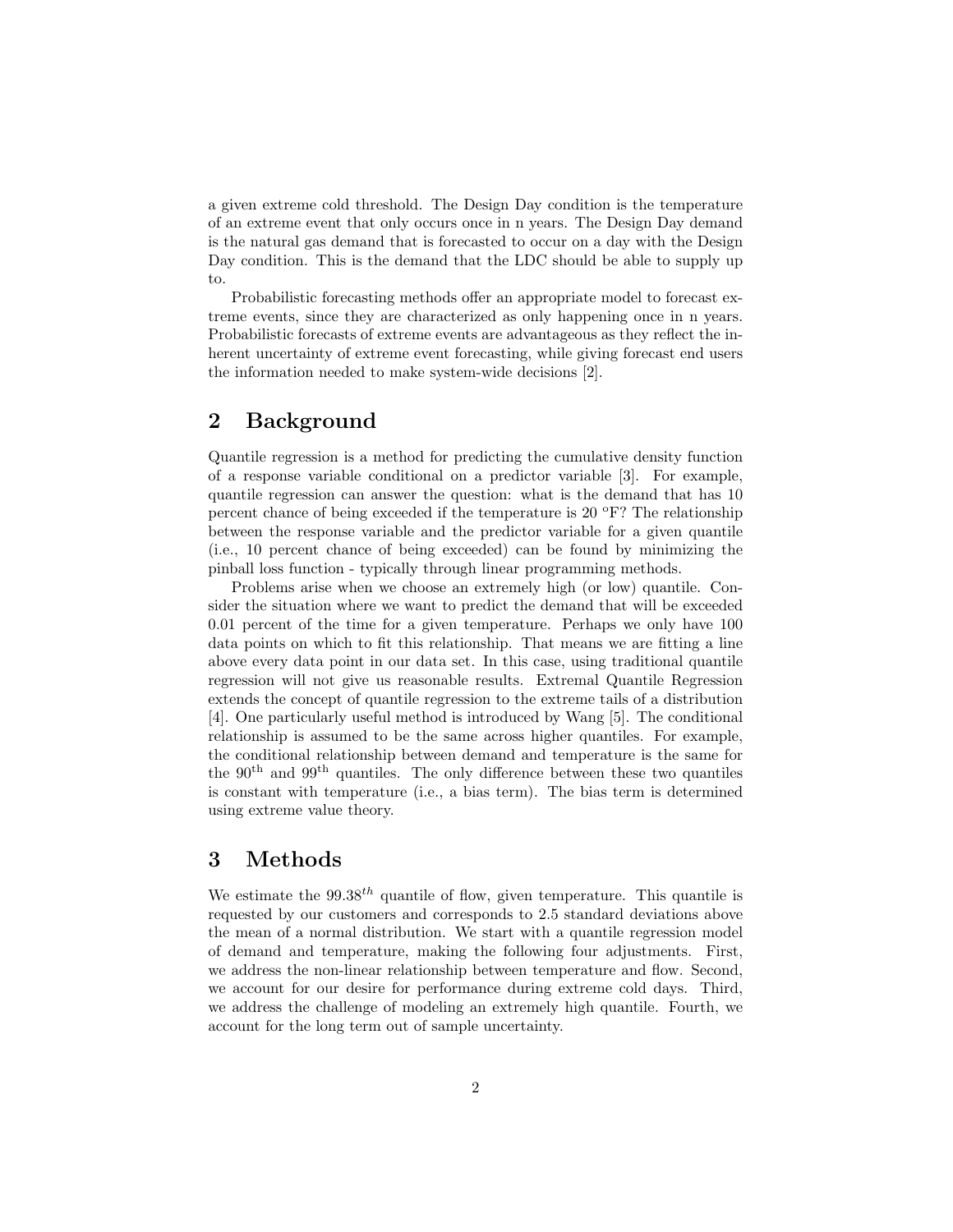

Figure 1: Demand is non-linear with temperature. However, when temperature is less than  $65 \text{ °F}$ , demand is approximately linear.

#### 3.1 Non-Linear relationship between Temperature and Flow

As seen in Figure 1, there is a non-linear relationship between temperature and flow. Typically, this relationship is accounted for by transforming temperature into heating degree days (HDD), based on a reference temperature,

$$
HDD = \max(0, T_{Reference} - T_{Current})
$$
 (1)

Heating degree days allow us to assume temperature independence from flow at warm temperatures and linear temperature dependence at colder temperatures. However, it does not account for the bias shift in uncertainty around 65 degrees F. Rather than using an indicator variable to represent temperatures colder than 65 degrees F, we ignore all temperatures warmer than 50 degrees F. Conveniently, in our analysis of design day conditions, we are only concerned about the coldest temperatures, so removing the warm temperatures inquires no loss.

### 3.2 Performing Well on Cold Days

After removing the warm days, we have significantly less data. We would like to model the demand on the coldest days, but we lack enough data to do so.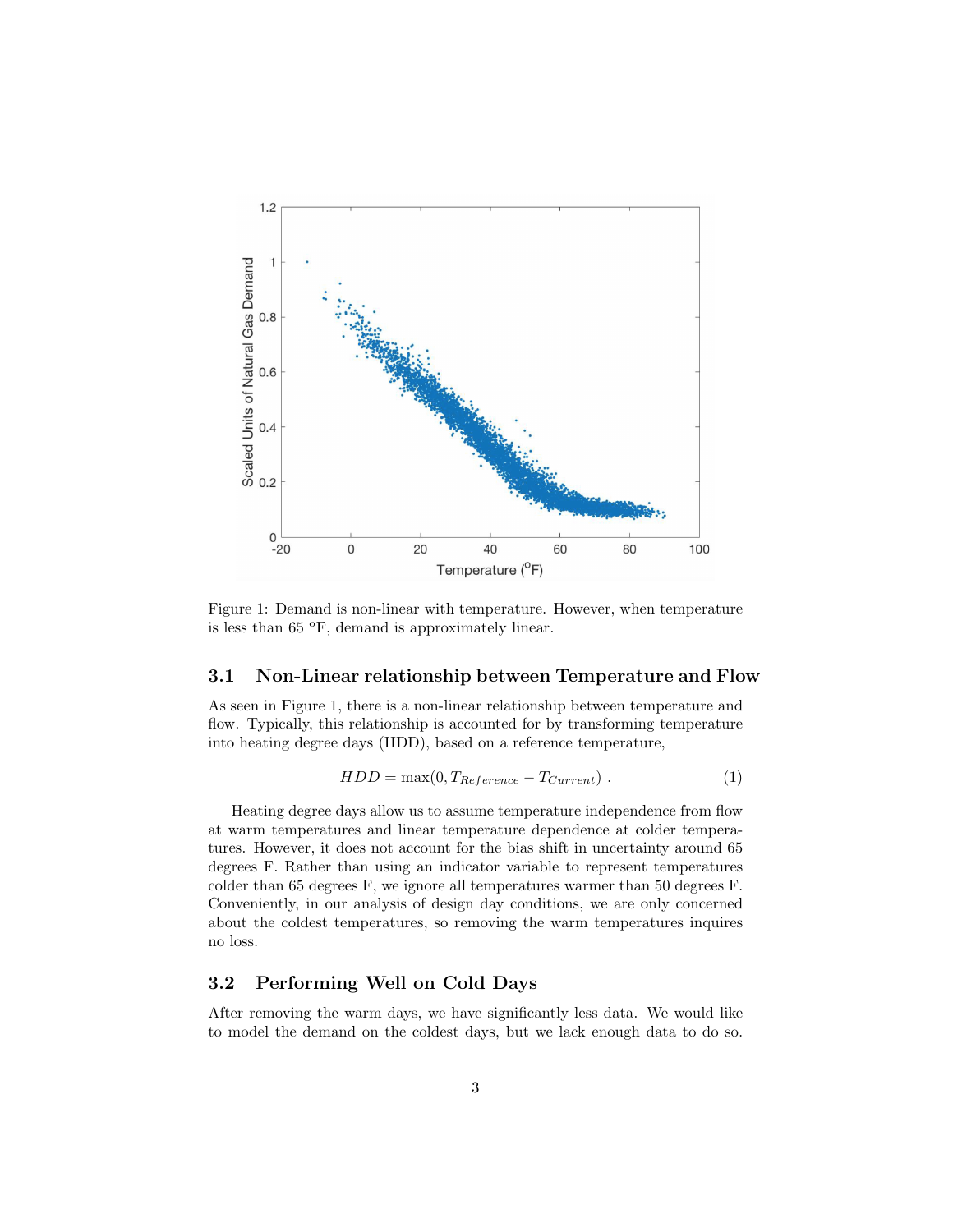

Figure 2: Weighting of pinball loss optimization

We assume the remaining data can give us information about demand on the coldest days, but we know that our coldest data is best. We therefore weigh the pinball loss by temperature in the quantile regression optimization. This is done by sorting the pinball loss vector by temperature (the first index is the warmest temperature) and adjusting each element  $i$  in the vector of length  $N$ accordingly:

$$
AdustedPinball_i = SortedPinball_i \times (1 + \frac{i}{N}).
$$
\n(2)

The adjusted pinball loss on the coldest day is now weighted twice as heavy as the warmest day. When minimizing the adjusted pinball loss, a quantile will be fit better to the coldest days. These weights are visualized in Figure 2.

#### 3.3 Estimating Extreme High Quantiles

When estimating in the extreme quantiles, results can be very unexpected and even unindicative of the underlying distribution. At high enough quantiles with little data, quantile regression will fit a line through the two most extreme outliers (given a 2 parameter model). We have already begun to mitigate this by weighting the optimization of the coldest points rather than removing nonextreme cold data. We further account for this by using composite quantile regression (also known as weighted quantile regression, or Hogg's method [6]). Consider a two parameter linear model relating the  $99.38<sup>th</sup>$ ,  $91.88<sup>th</sup>$ , and  $84.38<sup>th</sup>$ quantiles of flow to heating degree days and a bias term. Composite quantile regression allows us to estimate the temperature parameter using all three quantiles, leaving only the bias parameter to be determined for the extreme high quantile. The resulting estimates for the three quantiles are the parallel lines shown in Figure 3.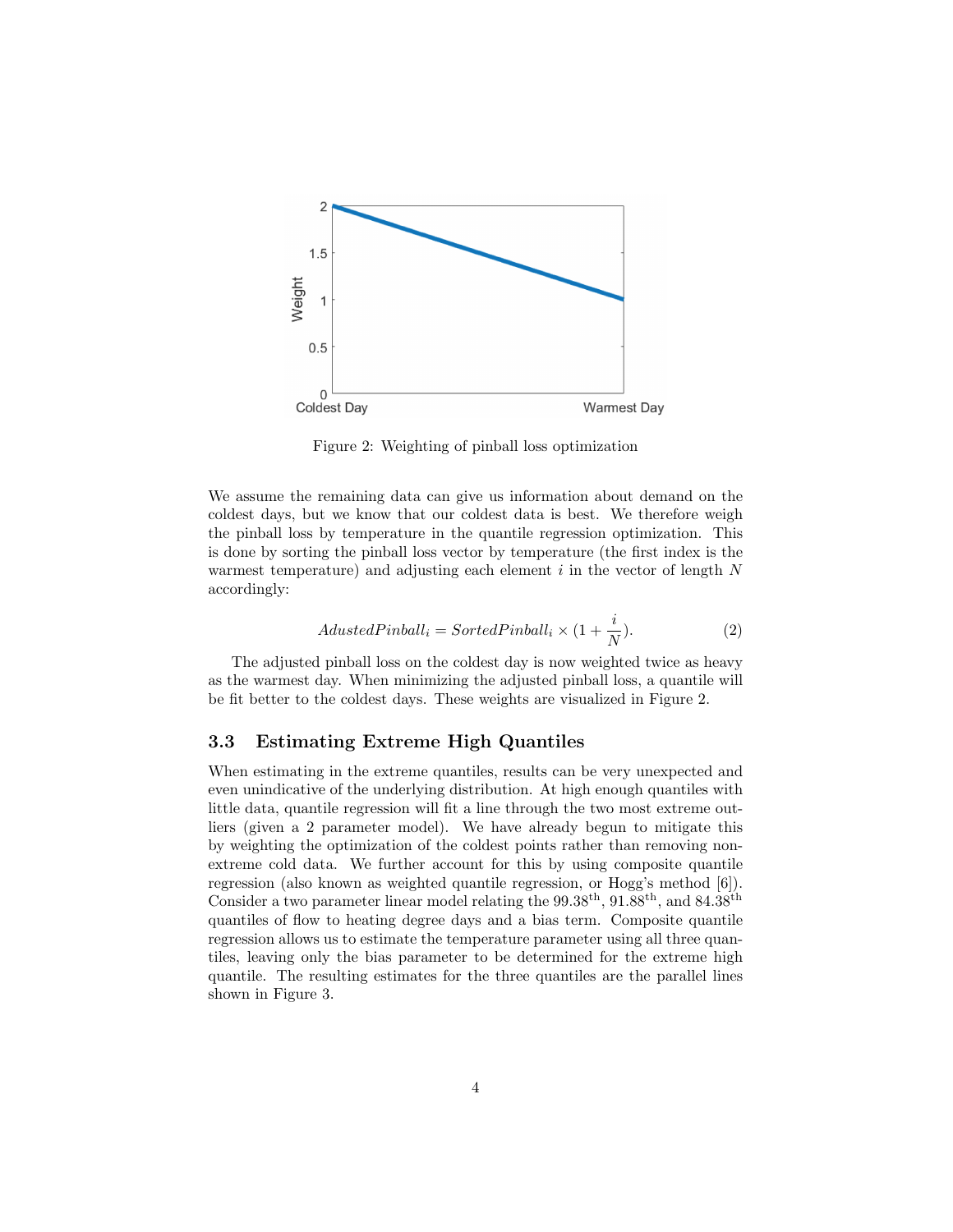

Figure 3: Result of using composite quantile regression using simulated data

#### 3.4 Long Term Out Of Sample Uncertainty

It is well known that errors are often greater for out-of-sample testing than for in-sample testing. Since we are forecasting the quantile for the following year, we need to adjust based on out-of-sample uncertainty [7]. We start with the same 2 parameter (HDD and bias terms) linear model for the 99.38<sup>th</sup> quantile. We first train (detrend data [8] and perform quantile regression) our model on a single year of data. We then validate on a single year of data and re-fit the bias term based on the residuals. We record the change in the bias term from the training data to the validation data. This process is repeated using the first two years as a training set and the third as a validation set, then again until the last year of training data is used as the validation set. We determine the mean absolute change of the bias term. Finally, we fit a model to all of the training data. We add the mean absolute change to the bias term in order to account for the out-of-sample uncertainty.

#### Results 4

The experiment is run on the 100 most temperature-sensitive datasets GasDay forecasts. The experiment is run in two folds. First, we hold out the 2017 heating season for testing, and we train on all previous years. Second, we hold out the 2016 heating season for testing and train on all previous years.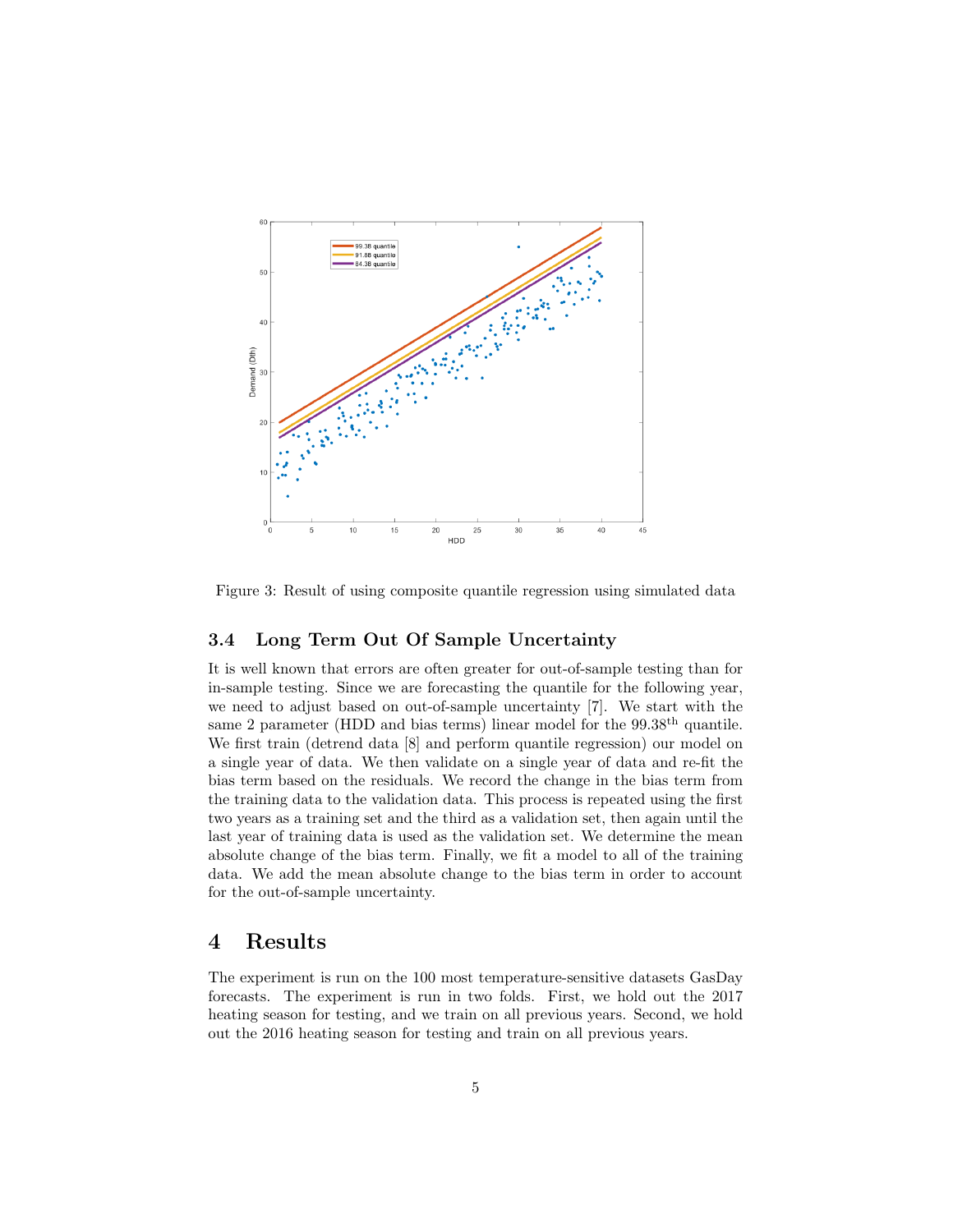

Figure 4: Anonymized fit of the  $99.38<sup>th</sup>$  and  $0.62<sup>th</sup>$  quantiles on the coldest days

Our experiment reflects our goal; we need to estimate the quantile representing demand that is exceeded 0.62% (100% - 99.38%) of days in a heating season. We therefore count the number of exceedances of the quantile in the test set. In particular, we want to perform well during the coldest days in winter. We therefore limit our analysis to the 10% coldest days of the test set, as seen in Figure 4. Across the two test folds, we expect 44.70 exceedances. In total, our method incurs 38 exceedances: 85.0% of the expected exceedances. For the sake of evaluating the strategy for dealing with long-term out of sample uncertainty described in Section 3.4, we evaluated our experiment absent of said strategy. The result showed our bounds unreasonably tight with over 200% of the expected exceedances.

#### 5 Conclusion

This work introduces an interesting problem to the forecasting community: forecasting the Design Day demand. Using methods common in forecasting literature - along with novel extensions - we are able to successfully predict the demand that is extremely unlikely to be exceeded during the Design Day.